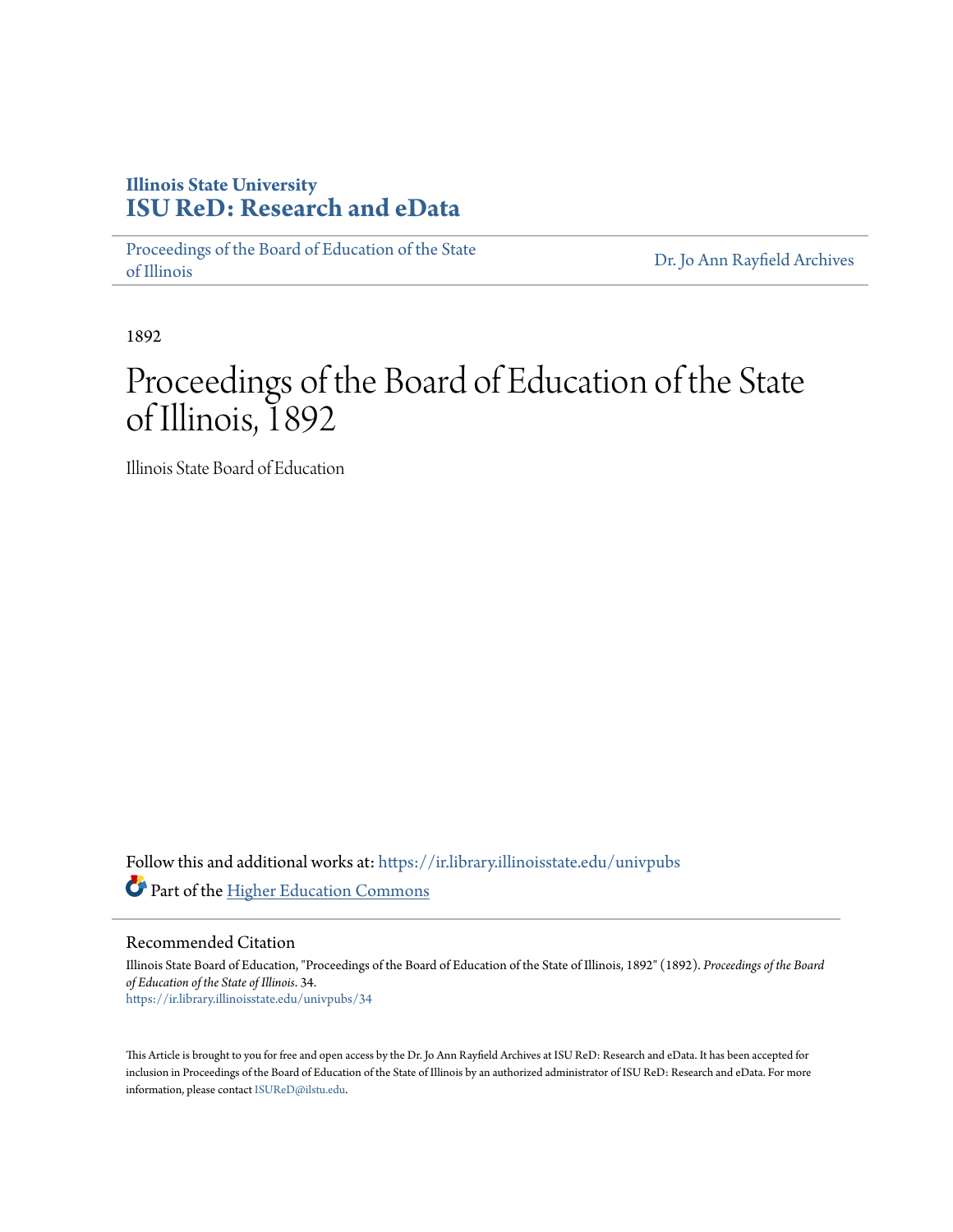# PROCEEDINGS

OF THE

# BOARD OF EDUCATION

OF THE

STATE OF ILLINOIS.

REGULAR MEETING HELD AT NORMAL, JUNE 22, 1892.

SPRINGFIELD, **ILL.: H. W. ROKKER, STATE PRINTER AND BINDER.** 1892.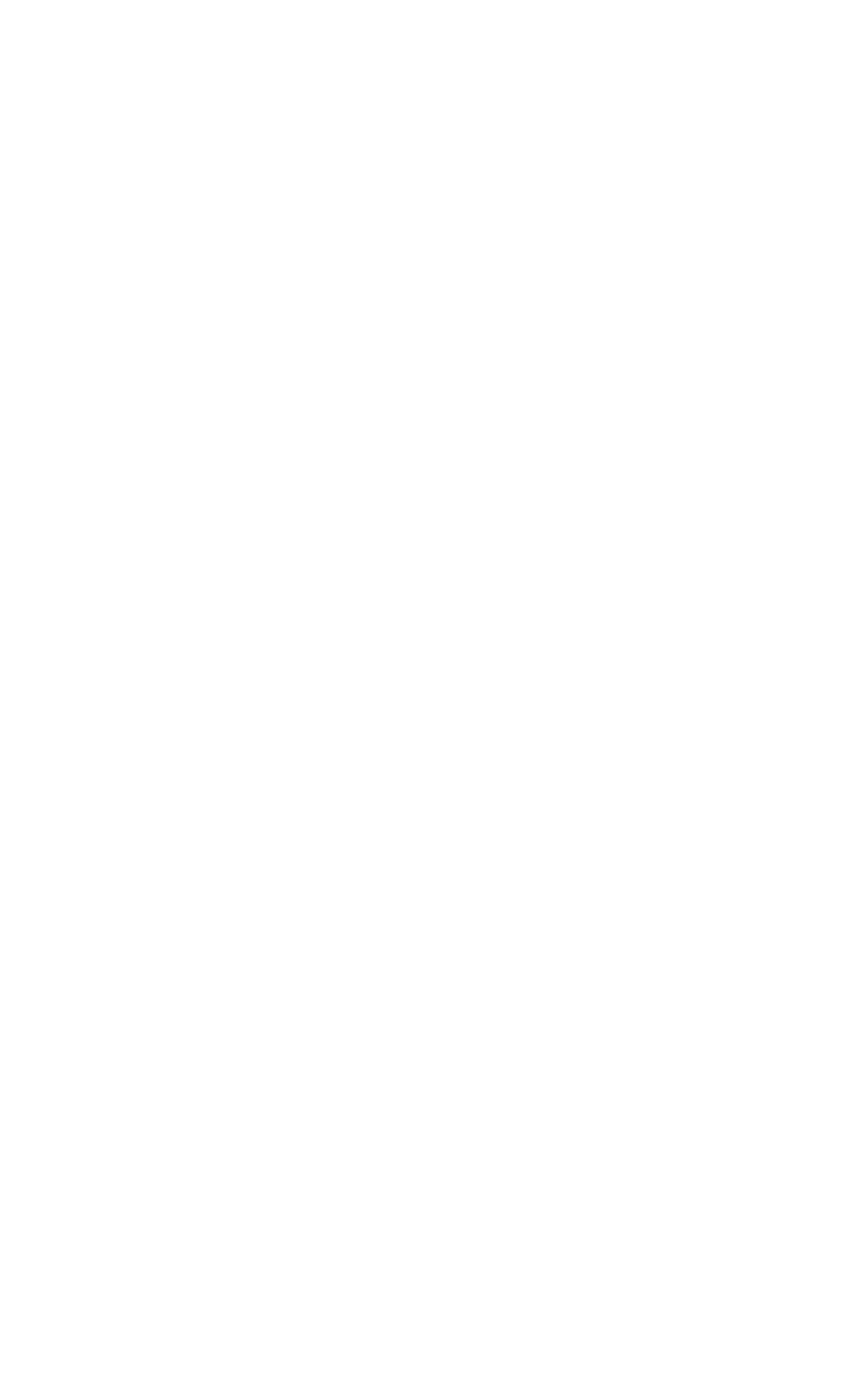# STATE BOARD OF EDUCATION,

## OFFICERS. OF THE BOARD,

## STANDING COMMITTEES.

| "Text Books and Course of Instruction Raab, Edwards, Mrs. Young.                                                                                                                                                               |  |
|--------------------------------------------------------------------------------------------------------------------------------------------------------------------------------------------------------------------------------|--|
|                                                                                                                                                                                                                                |  |
|                                                                                                                                                                                                                                |  |
| Museum of Natural History and LibrariesSandham, Brady, Robbins.                                                                                                                                                                |  |
| The Constitution of the Constitution of the Constitution of the Constitution of the Constitution of the Constitution of the Constitution of the Constitution of the Constitution of the Constitution of the Constitution of th |  |

The President of the University is *ex-officio* a member of each of these committees.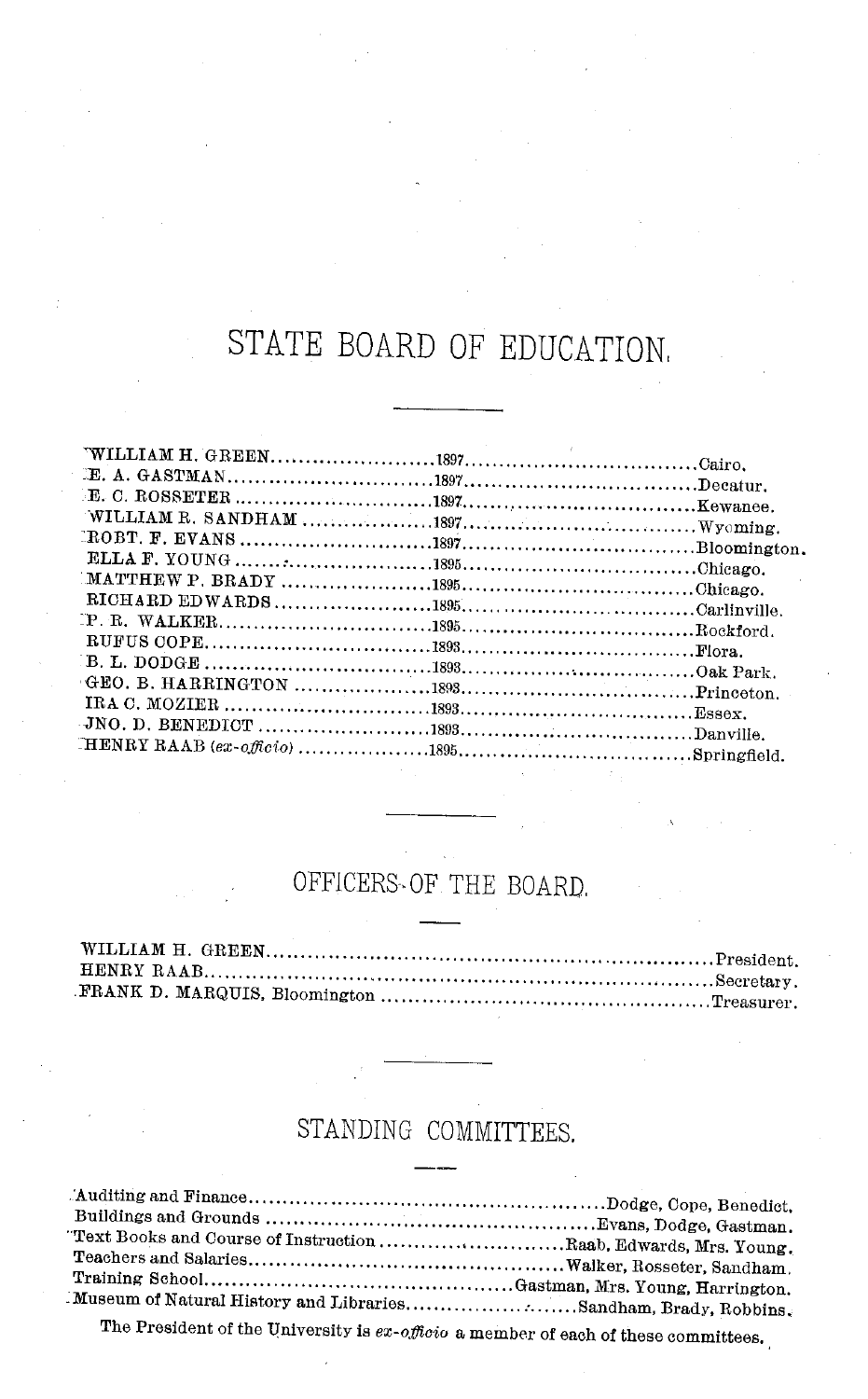### ORDER OF BUSINESS..

1. Reading, amending and adopting minutes.

2. Election of officers.

3. Report of the President of the Normal University.

4. Treasurer's -report.

5. Reports of special committees.

6. Reports of standing committees, in their order.

7. Communications.

8. Motions and resolutions.

9. Unfinished business.

10. General business,

Next meeting of the Board will be held December, 1892.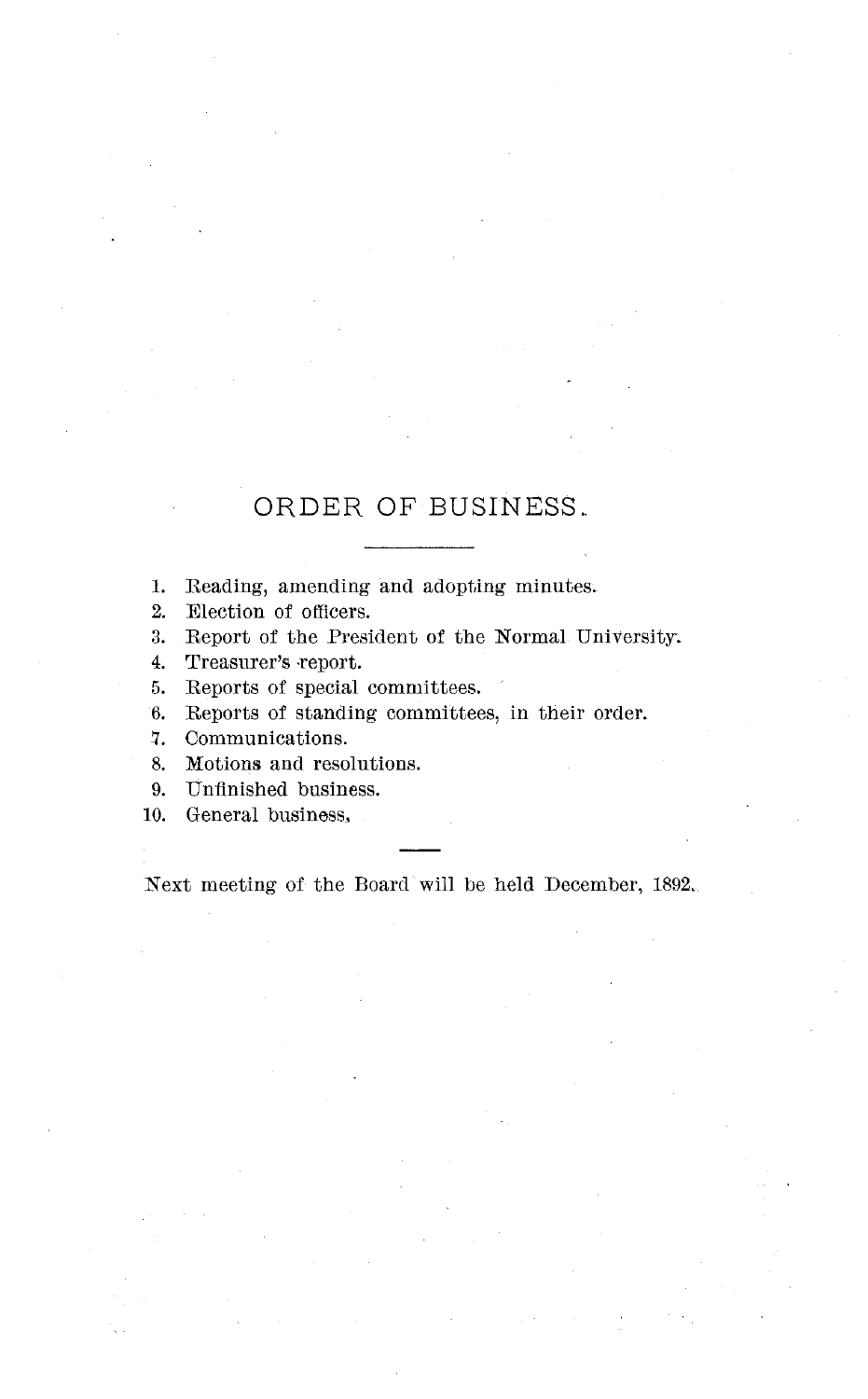# PROCEEDINGS OF THE BOARD OF EDUCATION

#### OF THE

#### STATE OF ILLINOIS.

NORMAL, ILL., June 22, 1892.

The Board of Education met in the library of the University at 9 A. M., the President, William H. Green, in the chair.

All the members of the Board were present except Messrs. Edwards, Dodge and Harrington.

After correcting the errors in reports of committees of December 9, 1891, namely: p. 14, 6th and 7th lines from below, strike out *showing balance on hand*, and on p. 15 substitute \$3.79 for \$10.42, the printed minutes were adopted by the Board.

The President of the University then read his semi-annual report, as follows:

*To the Honorable Board of Education of the State of Illinois:*

Mr. President and members of the Board-The winter term of the year 1891-2 began January 4 and ended March 24.

#### THE ATTENDANCE

For the term was as follows:

| NORMAL DEPARTMENT.               |     |
|----------------------------------|-----|
|                                  | 510 |
| HIGH SCHOOL.                     |     |
|                                  | 175 |
| GRAMMAR AND INTERMEDIATE SCHOOL. |     |
|                                  | 167 |
| PRIMARY SCHOOL.                  |     |
|                                  | 83  |
|                                  |     |

The spring term opened April 4 and closed June 22.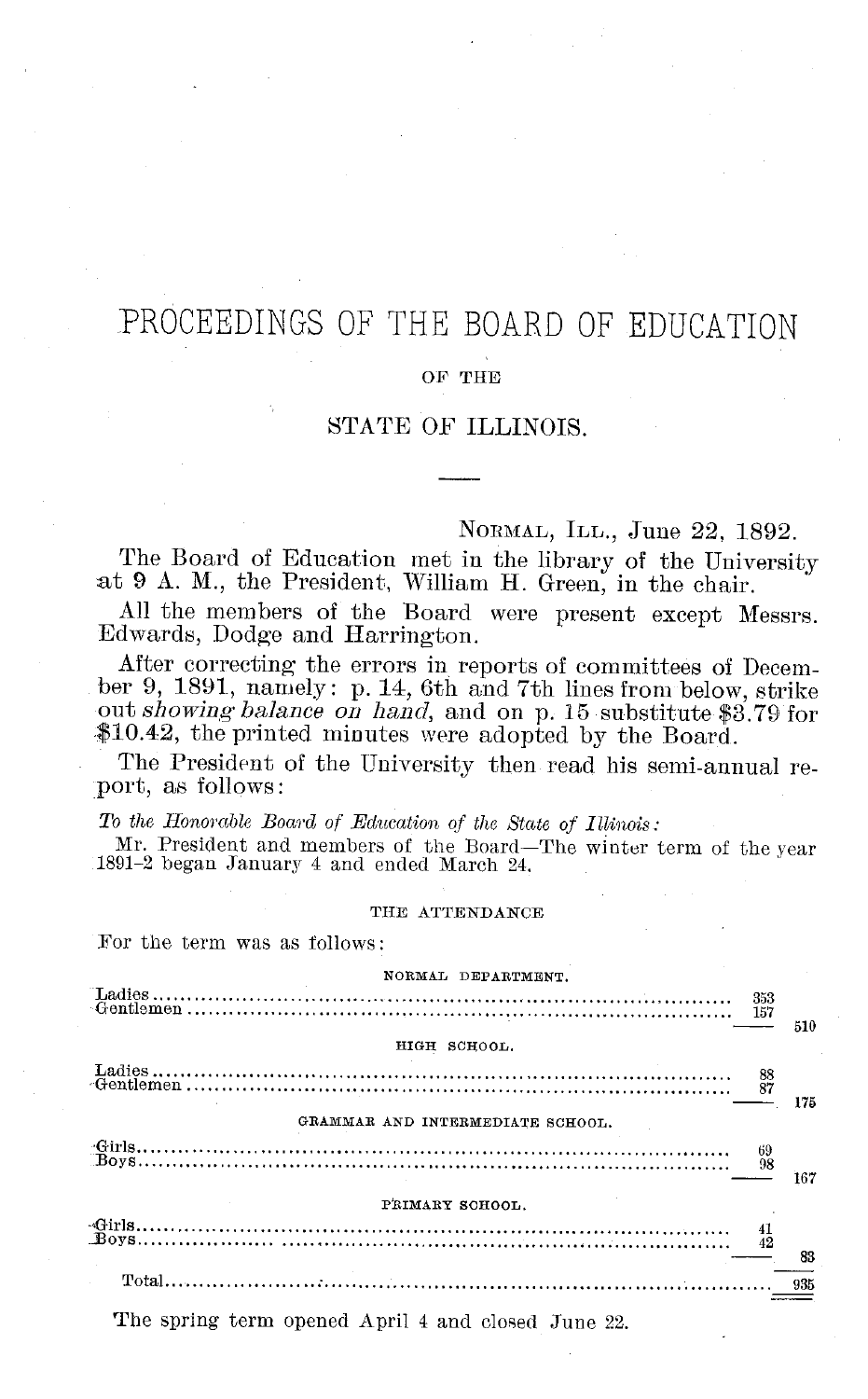#### THE ATTENDANCE

For the term was as follows:

| NORMAL DEPARTMENT.               |       |
|----------------------------------|-------|
|                                  | 46 F. |
| HIGH SCHOOL.                     |       |
|                                  | 147.  |
| GRAMMAR AND INTERMEDIATE SCHOOL. |       |
|                                  | 150   |
| PRIMARY SCHOOL.                  |       |
|                                  | 92:   |
| Total 3850                       |       |

In the above enumeration of the Normal Department, only those are-<br>counted who were enrolled for four weeks or more. During the winter<br>term 19 were enrolled less than four weeks, and during the spring term 8.

The following counties were represented during the winter term:

|                                                                                                       | $\overline{2}$ |                                                                             | R              |
|-------------------------------------------------------------------------------------------------------|----------------|-----------------------------------------------------------------------------|----------------|
|                                                                                                       | 6              |                                                                             | 3              |
|                                                                                                       | $\mathfrak{D}$ |                                                                             | 4              |
|                                                                                                       | 11             |                                                                             |                |
|                                                                                                       |                |                                                                             | 6              |
|                                                                                                       | 1              |                                                                             | 4              |
| Champaign $\ldots, \ldots, \ldots, \ldots, \ldots, \ldots, \ldots$                                    | 12             | $McHenry$                                                                   | 7              |
|                                                                                                       | 13             |                                                                             | 45             |
|                                                                                                       | 1              |                                                                             | 8              |
|                                                                                                       |                |                                                                             |                |
|                                                                                                       | ı              |                                                                             | T              |
|                                                                                                       | 19             | $Montgomery$                                                                | 3              |
| Cook                                                                                                  | 7              |                                                                             |                |
|                                                                                                       | ı              |                                                                             | 1              |
|                                                                                                       | 2              |                                                                             |                |
|                                                                                                       |                |                                                                             | 3              |
|                                                                                                       | 12             |                                                                             | š              |
|                                                                                                       | $\mathbf{2}$   |                                                                             | 3              |
| $\mathrm{Douglas.}, \ldots, \ldots, \ldots, \ldots, \ldots, \ldots, \ldots, \ldots$                   | 7              |                                                                             | 5              |
|                                                                                                       | ż              |                                                                             | 10             |
|                                                                                                       | Ż              |                                                                             | $\overline{2}$ |
|                                                                                                       |                |                                                                             |                |
| $Edwards$                                                                                             | $\overline{2}$ |                                                                             |                |
| ${\bf Favette}\, \ldots \ldots \ldots \ldots \ldots \ldots \ldots \ldots \ldots \ldots \ldots \ldots$ | 1              | Randolph                                                                    | 1              |
| Ford                                                                                                  | 9              |                                                                             | 2              |
|                                                                                                       | 1              | Rock Island                                                                 | $\overline{2}$ |
|                                                                                                       | 10             |                                                                             | $1\bar{2}$     |
|                                                                                                       |                |                                                                             |                |
|                                                                                                       | 3              | Sangamon                                                                    | 6              |
|                                                                                                       | $\overline{2}$ | Schuyler                                                                    |                |
|                                                                                                       | 6              |                                                                             |                |
| $\rm{Henderson} \dots, \dots, \dots, \dots, \dots, \dots, \dots \dots$                                | 2              |                                                                             | $12^{\circ}$   |
|                                                                                                       | 2              |                                                                             |                |
|                                                                                                       |                |                                                                             | 8              |
|                                                                                                       | в              |                                                                             | 5              |
| $Jasper \dots \dots \dots \dots \dots \dots \dots \dots \dots \dots \dots \dots \dots \dots$          | 1              |                                                                             | 9              |
| Jefferson                                                                                             | 1              |                                                                             | 1              |
| $JoDavies: \ldots \ldots \ldots \ldots \ldots \ldots \ldots \ldots \ldots \ldots \ldots$              | 8              |                                                                             | 8              |
|                                                                                                       | 8              |                                                                             | 4              |
|                                                                                                       | 4              |                                                                             |                |
|                                                                                                       |                | $Washington \ldots \ldots \ldots \ldots \ldots \ldots \ldots \ldots \ldots$ | 1              |
|                                                                                                       | 2              |                                                                             | 1.             |
|                                                                                                       | 4              | White                                                                       | Ŧ              |
|                                                                                                       | š              | Whiteside                                                                   | 4              |
|                                                                                                       | 7              |                                                                             | 10             |
|                                                                                                       | 1              |                                                                             | ı              |
| $\text{Lawrence} \ldots \ldots \ldots \ldots \ldots \ldots \ldots \ldots \ldots \ldots \ldots$        |                |                                                                             |                |
|                                                                                                       | 5              | Winnebago                                                                   | 6              |
| Livingston                                                                                            | ğ              | Woodford                                                                    | 14             |
| $Logan \ldots \ldots \ldots \ldots \ldots \ldots \ldots \ldots \ldots \ldots \ldots$                  | š              |                                                                             |                |
|                                                                                                       | 9              |                                                                             |                |
| Macoupin                                                                                              | 7              |                                                                             |                |
|                                                                                                       |                |                                                                             |                |

\* Thirty-nine additional McLean county students paid tuition.

36 S.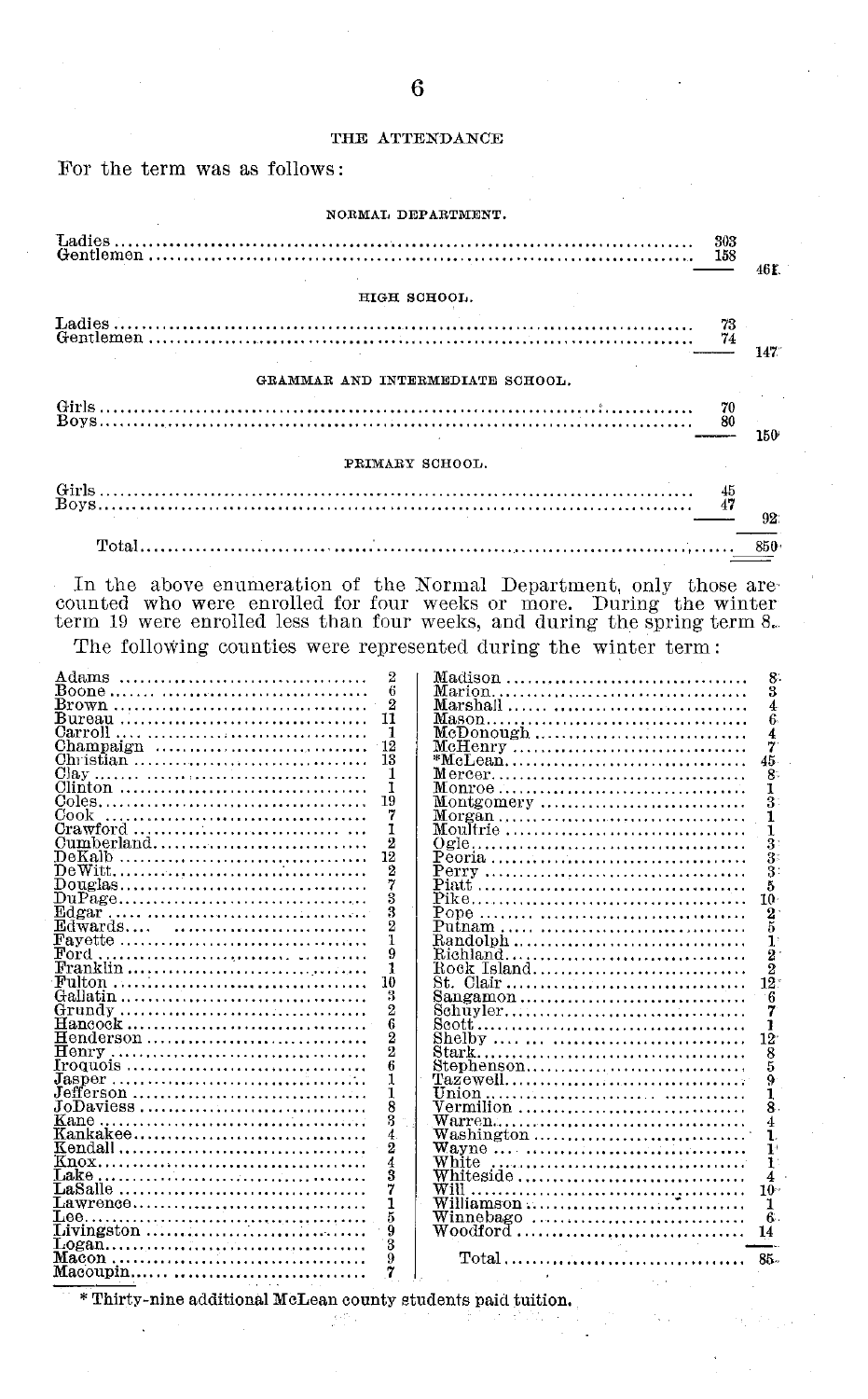#### OTHER STATES.

| the company of the company of the company of the company of the company of the company of the company of the company of the company of the company of the company of the company of the company of the company of the company |  |  |
|-------------------------------------------------------------------------------------------------------------------------------------------------------------------------------------------------------------------------------|--|--|
| $Virzinia \ldots \ldots \ldots \ldots \ldots \ldots \ldots \ldots \ldots \ldots$                                                                                                                                              |  |  |

The following counties have been represented as here shown during the term now closing:  $\,$ 

| 4                                                                                             |
|-----------------------------------------------------------------------------------------------|
| 5                                                                                             |
| 47                                                                                            |
| 8                                                                                             |
|                                                                                               |
|                                                                                               |
|                                                                                               |
|                                                                                               |
| Moultrie                                                                                      |
|                                                                                               |
|                                                                                               |
| 5                                                                                             |
| 3                                                                                             |
| 13                                                                                            |
|                                                                                               |
| 3                                                                                             |
| 4<br>$Putnam$                                                                                 |
| 6                                                                                             |
| 2<br>$\text{Rock Island} \dots \dots \dots \dots \dots \dots \dots \dots \dots$               |
| Ġ                                                                                             |
|                                                                                               |
|                                                                                               |
| $1\bar{6}$                                                                                    |
|                                                                                               |
| 4                                                                                             |
| 13<br>$St. Clair  \ldots  \ldots  \ldots  \ldots  \ldots $                                    |
| $\boldsymbol{4}$                                                                              |
| 10<br>$\text{Tazewell} \ldots \ldots \ldots \ldots \ldots \ldots \ldots \ldots \ldots \ldots$ |
| ı                                                                                             |
| Vermilion                                                                                     |
| $\text{Warren.} \dots \dots \dots \dots \dots \dots \dots \dots \dots \dots \dots \dots$      |
| ľ                                                                                             |
|                                                                                               |
| ٦                                                                                             |
| 3<br>Whiteside                                                                                |
| 9                                                                                             |
| $W$ innebago                                                                                  |
| 17<br>Woodford                                                                                |
|                                                                                               |
|                                                                                               |
|                                                                                               |
|                                                                                               |
|                                                                                               |
| OTHER STATES.                                                                                 |
|                                                                                               |
| 2                                                                                             |
| 1                                                                                             |
|                                                                                               |
|                                                                                               |
|                                                                                               |
| *Twenty-seven additional McLean county students paid tuition.                                 |
|                                                                                               |

#### **TABLE**

|                                                                                       | SHOWING ATTENDANCE BY COUNTIES FOR THE YEAR OF PUPILS RECEIVING FREE TUITION.      |
|---------------------------------------------------------------------------------------|------------------------------------------------------------------------------------|
|                                                                                       | $\text{Favette} \dots \dots \dots \dots \dots \dots \dots \dots \dots \dots \dots$ |
|                                                                                       |                                                                                    |
| $Brown \dots \dots \dots \dots \dots \dots \dots \dots \dots \dots \dots \dots \dots$ |                                                                                    |
|                                                                                       |                                                                                    |
|                                                                                       |                                                                                    |
|                                                                                       |                                                                                    |
| $Chamvaien, \ldots, \ldots, \ldots, \ldots, \ldots, \ldots, \ldots, \ldots, \ldots$   |                                                                                    |
| 16<br>Christian                                                                       |                                                                                    |
|                                                                                       |                                                                                    |
|                                                                                       |                                                                                    |
| 26                                                                                    |                                                                                    |
|                                                                                       |                                                                                    |
|                                                                                       |                                                                                    |
| 8<br>Cumberland                                                                       | JoDaviess                                                                          |
|                                                                                       |                                                                                    |
|                                                                                       |                                                                                    |
|                                                                                       |                                                                                    |
|                                                                                       |                                                                                    |
|                                                                                       |                                                                                    |
| Edwards,                                                                              |                                                                                    |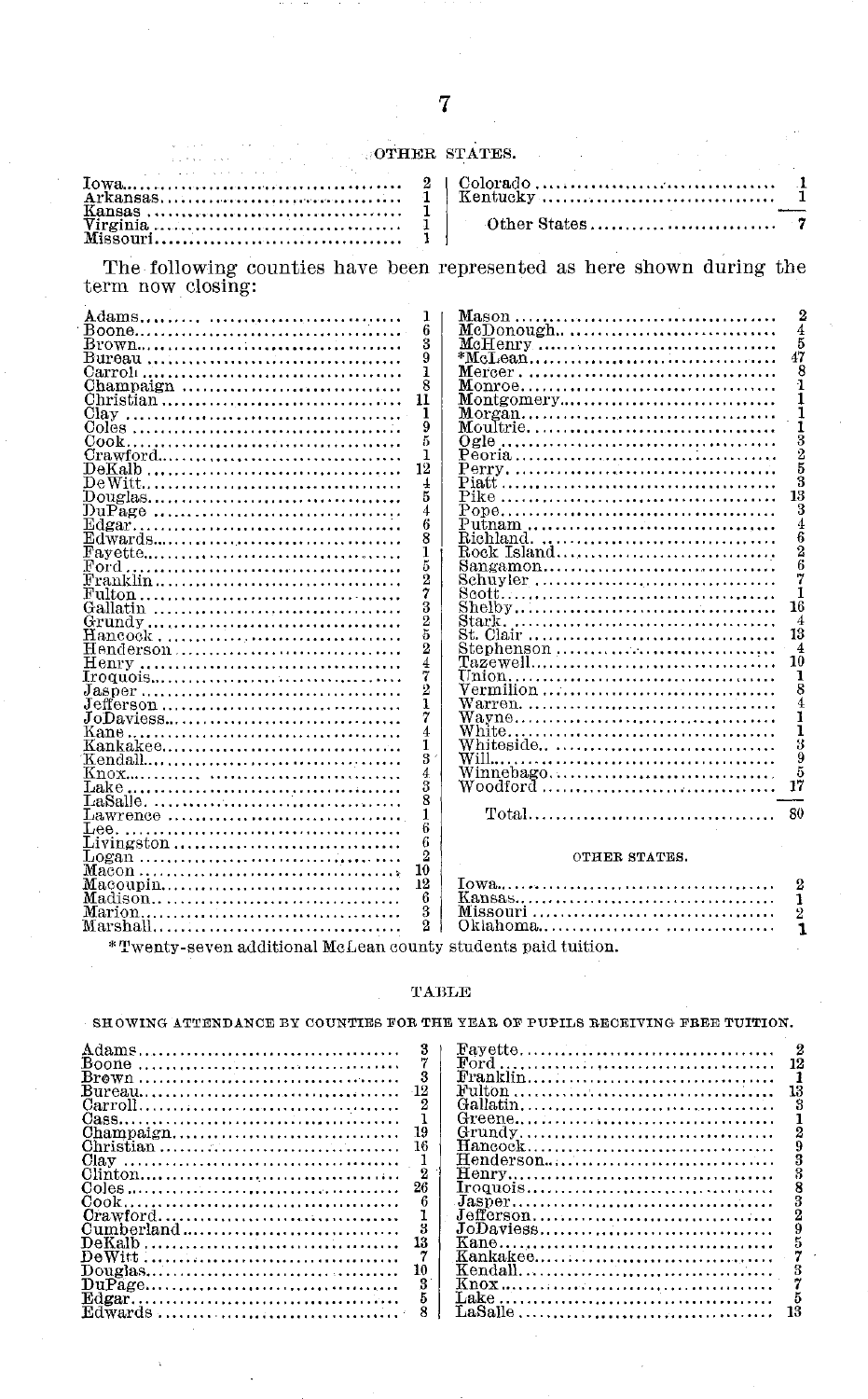| $\text{Lawrence} \dots \dots \dots \dots \dots \dots \dots \dots \dots \dots \dots$ |    | $\texttt{Random} \dots \dots \dots \dots \dots \dots \dots \dots \dots \dots \dots \dots$ |  |
|-------------------------------------------------------------------------------------|----|-------------------------------------------------------------------------------------------|--|
|                                                                                     |    |                                                                                           |  |
|                                                                                     | 12 | Rock Island                                                                               |  |
|                                                                                     |    | $Sangamon \ldots \ldots \ldots \ldots \ldots \ldots \ldots \ldots \ldots$                 |  |
|                                                                                     |    |                                                                                           |  |
|                                                                                     |    |                                                                                           |  |
|                                                                                     |    |                                                                                           |  |
|                                                                                     |    |                                                                                           |  |
|                                                                                     |    | St. Clair                                                                                 |  |
|                                                                                     |    | Stephenson                                                                                |  |
|                                                                                     |    | $\text{Tazewell} \dots \dots \dots \dots \dots \dots \dots \dots \dots \dots \dots$       |  |
|                                                                                     |    |                                                                                           |  |
|                                                                                     |    | Vermilion                                                                                 |  |
|                                                                                     |    |                                                                                           |  |
|                                                                                     |    | Washington                                                                                |  |
| $\text{Montgeometry} \dots \dots \dots \dots \dots \dots \dots \dots \dots \dots$   |    |                                                                                           |  |
|                                                                                     |    |                                                                                           |  |
|                                                                                     |    | Whiteside                                                                                 |  |
|                                                                                     |    |                                                                                           |  |
|                                                                                     |    | Winnebago                                                                                 |  |
|                                                                                     |    |                                                                                           |  |
|                                                                                     |    |                                                                                           |  |
|                                                                                     |    | Total counties                                                                            |  |
|                                                                                     |    |                                                                                           |  |
|                                                                                     |    |                                                                                           |  |
|                                                                                     |    |                                                                                           |  |

\* Forty-five additional McLean county students pay tuition at the rate of \$39 per year.

The following persons have completed the course of study and practice of the Normal Department, and are recommended for graduation and also for the five years' certificate provided by statute:

| Ella Maud Andrew.           | Frank Grant Blair.            |
|-----------------------------|-------------------------------|
| Ruth Cunard Ball~r,         | Edwin Lincoln Boyer.          |
| Alma Boyer,                 | Rupert Olin Butterfield.      |
| Eliza Breuer.               | Elmer Warren Cavins.          |
| Caroline Maria Butterfield. | Cary Colburn,                 |
| Florence Jane Clark.        | Lewis William Colwell.        |
| Ellen Ruth Connett.         | Stephen Arnold Douglas Faris. |
| Lydia Bella Cook,           | William Cornelison Fulton.    |
| Etta Fordvce.               | George Charles Griffiths.     |
| Belinda Ellen Garrison.     | Luther Augustus Hatch.        |
| Hattie Jencks Gaston.       | Charles Christian Herren,     |
| Cora Laign.                 | Morris Elvin Killam.          |
| Katherine Ellen McGorray.   | Mack Matthias Lane.           |
| Mary Elizabeth Maginnis,    | John Bowne Moulton.           |
| Mary Neff.                  | Swen Frank Parson.            |
| Jessie Peasley.             | Royal Woodson Saunders.       |
| Phebe R. Vail.              | William James Sutherland.     |
| Minnie Whitham,             | Benjamin Franklin Vaughn,     |
| James Eli Ament.            | Charles Fremont Watt.         |
|                             |                               |

The following persons have completed the High School courses of study as shown below, and are recommended for graduation:

#### **THE** FACULTY.

Several changes are about to occur in our faculty. Dr. Frank McMurry, who has served us so admirably since the first of January, will leave us to continue his studies abroad. It is not easy to express my appreciation of his work without seeming to indulge in excessive compliment. I may at least be permitted to say that it has been very stimulating and helpful and that it. has strengthened our professional work in a very marked way.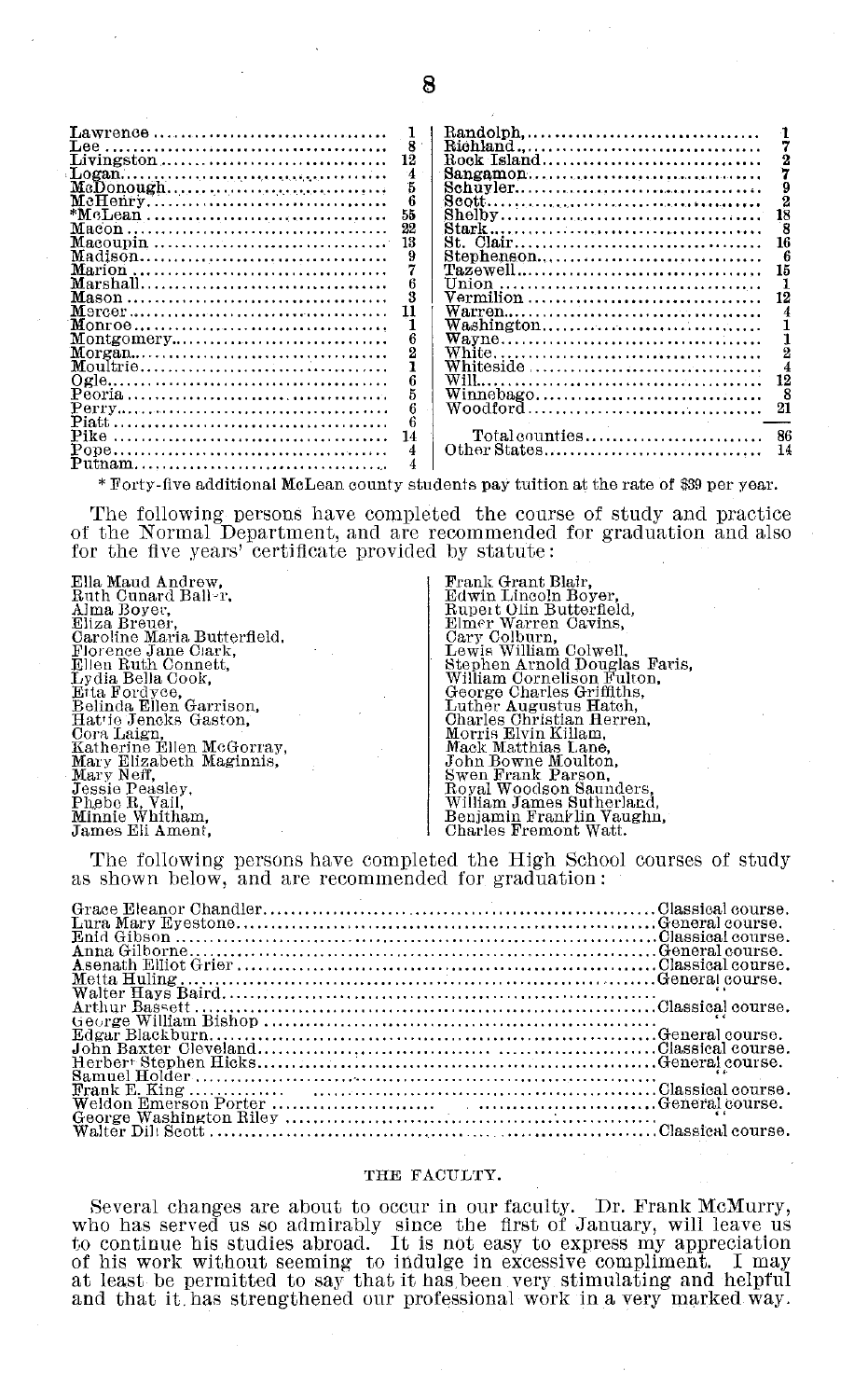We are so fortunate as to secure the services of Dr. Charles McMurry, recently of the Minnesota State Normal School, at Winona. Acting under the authority of the committee on teachers I tendered the position about to be va he accepted it. This insures a very desirable degree of continuity in our work and secures for our corps a man equipped with a fine professional culture.

Miss Lucia W. Raines who has served us for one year as assistant in<br>reading, leaves us for another position. Miss Raines has established the<br>work of physical culture and I am confldent that we shall be slow to<br>abandon it. ways. I have as yet no candidate to recommend to the Board. The matter may be left to the committee on teachers with the assurance that a suitable person will be found for the position.<br>Mr. John W. Hall, principal of the Grammar School also leaves us for

studies in Europe. He has acted in his present capacity for two years<br>and has rendered us highly satisfactory service. I have recommended as<br>his successor, Mr. S. F. Parson, and the committee on teachers has indicated its satisfaction with the candidate.

Mr. J. M. Houseman, who has served us as janitor and engineer for many years, is also about to leave us for residence in Chicago. Mr. Houseman is a very efficient mechanic, and during the time that he has served us, our expenses for repairs have been reduced to the minimum. I take great pleasure in testifying to his thoroughness and industry. I suggest that the matter of his successor be referred to the committee on Buildings and Grounds.

About the first of February, Miss Lizzie P. Swan, who had served us very faithfully for several years. was obliged to resign on account of failing health. Her resignation came very unexpectedly and we had great<br>difficulty in filling her place. After much correspondence, by authority<br>of the committee on teachers, I employed Miss Eva Wilkins, of Fredonia,<br>N. Y. She upon it with great industry and we have substantially repaired the injury which resulted from Miss Swan's resignation,

#### THE NEW BUILDING.

It was expected that the new building would be ready for occupancy at<br>the beginning of the winter term, but, as is usual in such cases, we were<br>delayed, and did not occupy it until the beginning of the spring term.<br>After a building is admirably adapted to our necessities. It is difficult to describe to you the relief that it has afforded to us. Commodious and comfortable rooms, well lighted, and admirably ventilated, have taken the place of hall-ways and cellars, which we have been obliged for years to use for the ordinary purposes of recitation, I hope that you will give the building a careful inspection and I feel satisfied that you will agree with me when I say that we have a remarkably substantial building for the price. The entire cost is approximately as follows:

We had considerable old furniture on hand, so that we were not obliged to purchase new desks for the-entire building. I removed the settees from the High School room and put them into the recitation rooms of the new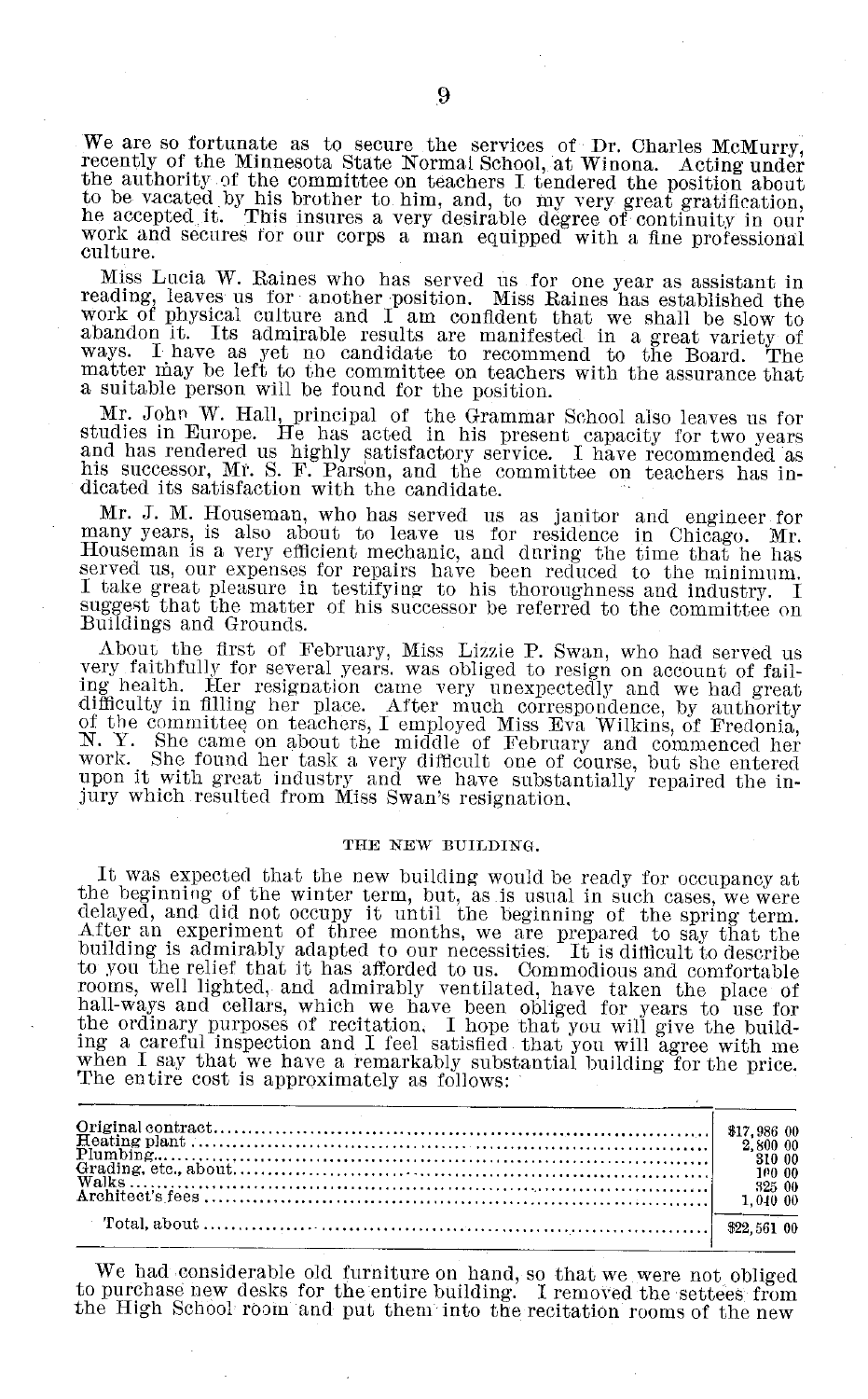building, and, on the approval of Mr. Evans, I purchased opera chairs for the High School. This very materially improved that department, and supplied us with all necessary settees for the new building. The cost was about the same, I think, as it would have been if I had purchased new settees. The entire expense for furniture is \$741.50.

#### OUR NEXT GREAT NEED

Is a Gymnasium and Society Building. About eight or nine months ago, the literary societies of this institution determined to make an eflort to about double the capacity of the old halls. They appointed committees who began the work of soliciting. They determined to raise \$15,000 About \$4,000 of this amount has already been subscribed. From present indications, I think that they will succeed in raising about \$12,000 by the end of next year. It seems to me that the opportunity is now afforded to secure a gymnasium by joining with the literary societies in the con- struction of a joint building, the first story of which could be used for that purpose. The experiments thau we have made this year, under the guidance of Miss Raines have demonstrated so clearly the value of this gymnastic training, that I feel it quite indispensable to any high degree of success in our work. A room 18 feet high, and about 60x80 would meet our necessities. By joining with the literary societies, an expenditure of \$10,000 would undoubtedly give us the required structure. This, I think we should ask the next legislature to do.

We have a double reason, indeed, for undertaking the construction of such a building. In addition to our needs in the line of physical culture, we really ought to have the rooms now occupied by the societies, for recitation purposes. But the greater need is the former. While our attention has been given quite exclusively to the young women, equal advantages should be afforded to the young men. A very large majority of our pupils have been accustomed to manual labor; the transition to the life of the student is necessarily abrupt, and is often attended with unfortunate consequences. With a suitable gymnasium, the evil consequences of such a change could be obviated. But this is not all; the system of gymnastics here used has been called aesthetic gymnastics, and I think the term has been pr but to the cultivation of those graces of the body which add so much to ones efficiency in the world. Certainly if there is any place where a graceful carriage is an advantage it is in the schoolroom, and when we the direction of bodily control and manly and womanly demeanor, it makes it doubly imperative that we should give to our pupils the finest training possible in this direction. We have tried to use our great hall for this purpose, but have found it impossible to do so because of its effect upon the building.

We find ourselves possessed of several town lots in Bloomington. I suggest that they be sold and that the fund be contributed to the Society Building Fund, on the condition, of course, that the societies succeed in raising a sufficient amount to construct a building.

LIBRARY REPORT FOR YEAR ENDING JUNE 23, 1892.

| 医心脏病 医心脏病 医心脏病 医心脏病 医心脏病 医心脏病 医血管 医心脏 医心脏 医单位 医卡尔氏试验检尿病<br>Received-bound<br>$\sim$ volumes<br>-pamphlets.about | 513<br>500 |  |
|-----------------------------------------------------------------------------------------------------------------|------------|--|
| <b>STATISTICS IN THE REAL PROPERTY AND INCOME.</b>                                                              |            |  |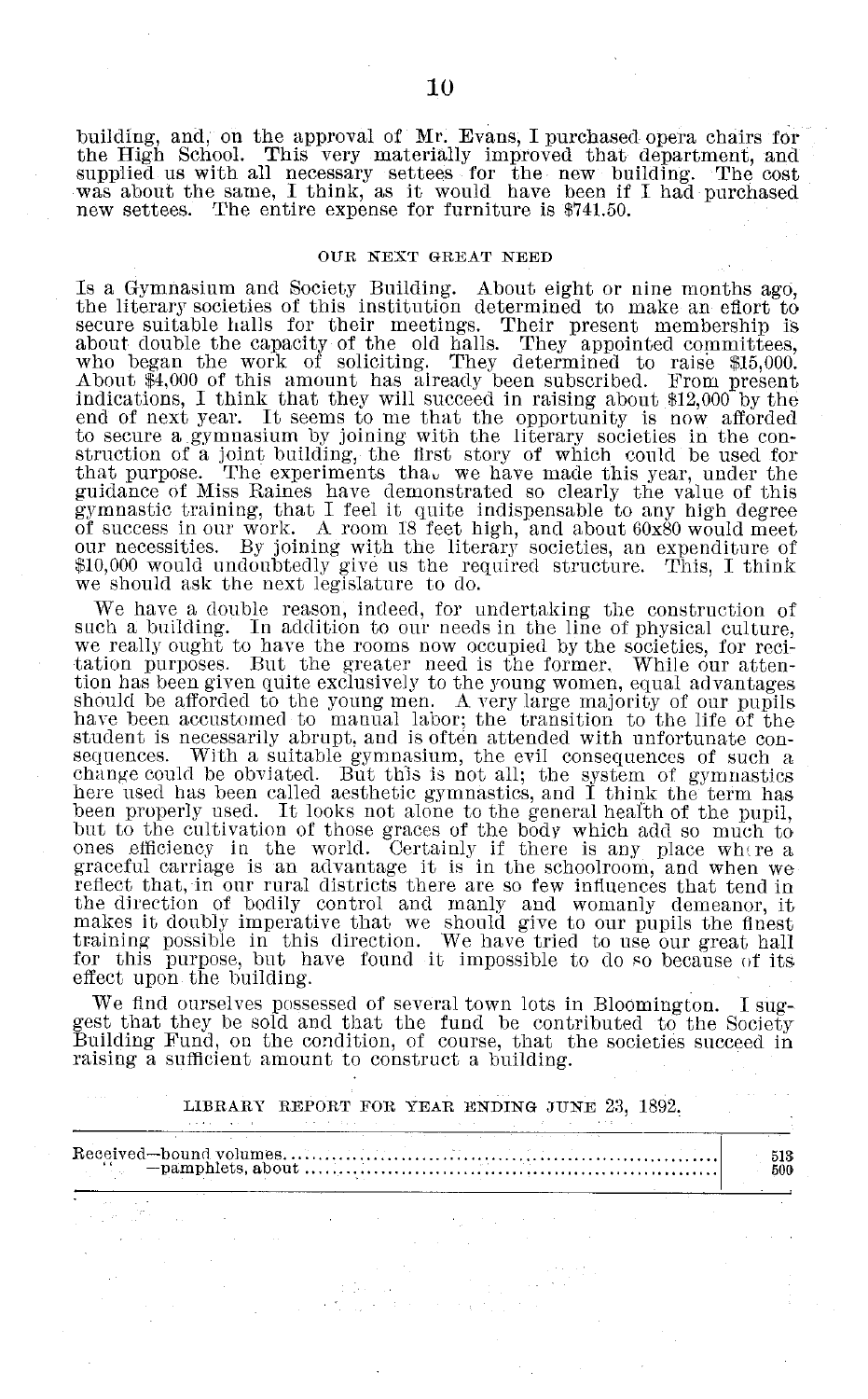| and the second contract of <b>Circulation.</b> The contract of the second contract of $\mathbf{v}_{\mathrm{ols}}$<br><u>in the property of the property of the company of the property of the company of the company of the company of the company of the company of the company of the company of the company of the company of the company of the c</u> |  |                                                         |
|-----------------------------------------------------------------------------------------------------------------------------------------------------------------------------------------------------------------------------------------------------------------------------------------------------------------------------------------------------------|--|---------------------------------------------------------|
|                                                                                                                                                                                                                                                                                                                                                           |  | $\begin{array}{c} 5,631\ 5,640\ 4,400\ 837 \end{array}$ |
|                                                                                                                                                                                                                                                                                                                                                           |  | 16.508                                                  |

| Circulation.-People drawing books- | 1890-91. | 1891-92. |
|------------------------------------|----------|----------|
|                                    | 482      | 770      |
|                                    | 595      | 755      |
|                                    | 573      | 666      |
|                                    | 155      | 230      |

This table shows how many more people use the books this year than<br>last. The use of the reading room has increased in about the same pro-<br>portion. The extra accommodations of the new rooms are much needed.<br>We also feel the

Card cataloguing has been done this year to as great an extent as possible. The work of that sort done this year will be of great value for reference work next year. The student assistants have almost all been interested i

A. V. MILNER, *Librarian.*

#### **THE COLUMBIAN EXPOSITION.**

As the Board is doubtless aware, \$2,000 was set aside by the commissioners for our exhibit at the Columbian Exposition. We began some time ago and have our work fairly under way. A few days since I received<br>from Hon. John P. Reynolds an assignment of space. The assignment<br>was so inadequate, however, that I entered a very earnest protest and<br>have since been as

#### **THE LAND FUND.**

The sale of our Jackson county lands has enabled us to attend to needed repairs in the old building. An architect, accompanied by the resident member of the Board and myself, made a careful examination of the building. Parties are now preparing bids which, however, are not yet ready for inspection by the Board. I suggest that the matter be left in charge of the l tures where security and spaciousness are involved there is little with which to find fault. It will take all of the land fund without doubt to accomplish the needed repairs, and even then I suspect, we shall not be able to paint the building as we ought to do. We shall, I think, be obliged to ask for assistance from the legislature, and I believe that they will not hesitate to give it.

#### **TUITION.**

The receipts from tuition this year have been unusually large. Indeed, without the assistance of that income we should have been unable to ac- complish our purposes. The receipts have been as follows: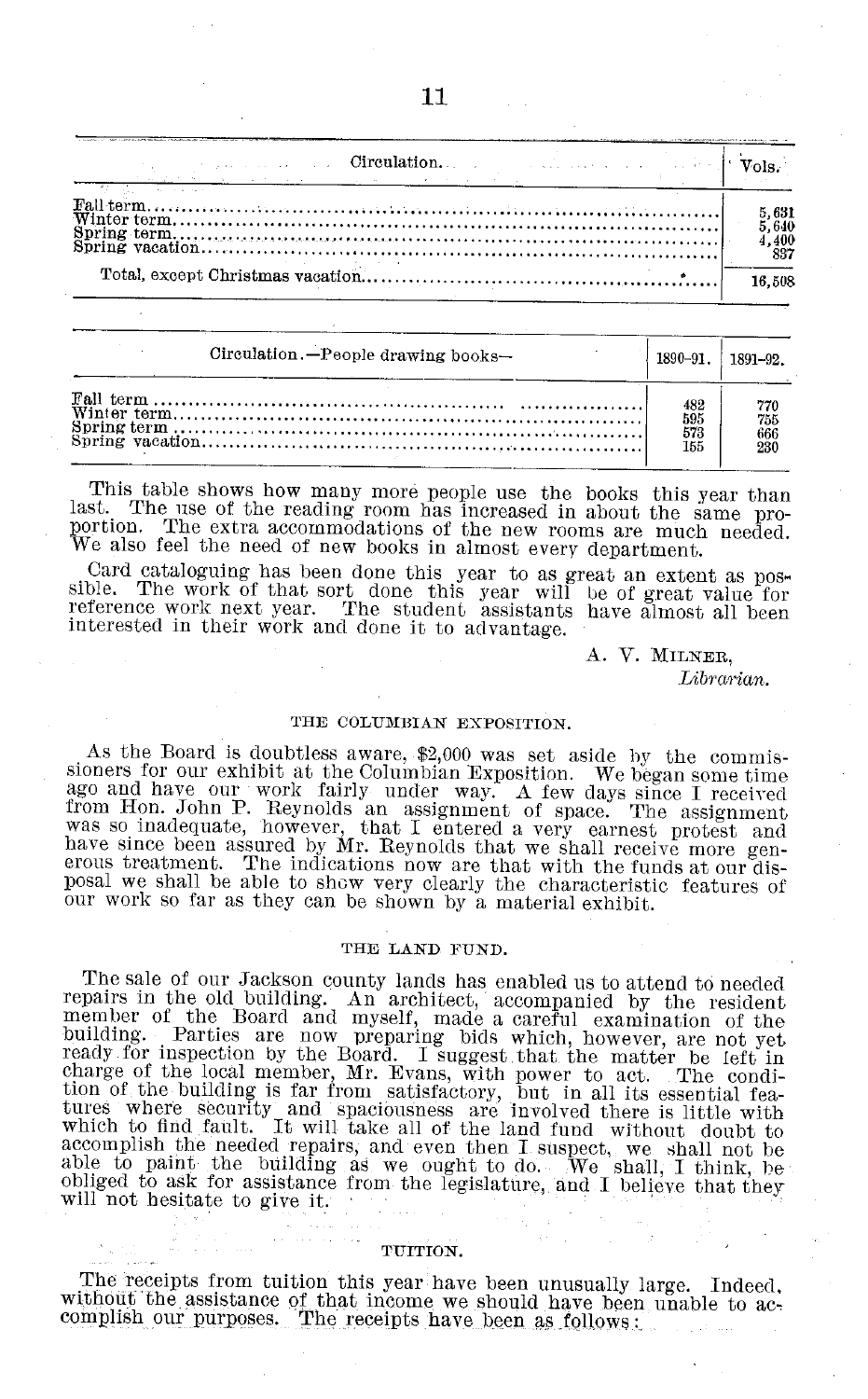|  | \$10,530 00 |
|--|-------------|

It will be seen by the foregoing report that during this year not only have we touched the high water mark in attendance, but that our income has been greater from tuition than ever before.

In conclusion, permit me to say that we must keep adding to our facilities. Our general appropriation must be somewhat increased. We need one more teacher. I do not believe that the legislature is disposed to treat us ungenerously. Our past history certainly co firms me in my opinion. Thanking the Board for its very cordial support, this report is Respectfully submitted,

JOHN W. COOK,

*President.*

This report was referred to the respective committees.

The following report of the Treasurer was read and referred ,to the Committee on Auditing and Finance:

BLOOMINGTON, ILL., June 21, 1892.

*To the Honorable Board of Education of the State of Illinois:*

Mr. President, Ladies and Gentlemen-On December 9, 1891, the date of my last report, I held as your Treasurer a balance of \$14,223.21, since which time I have received from the State Treasurer, \$13,746.78 consisting of January and April quarterly installments of the ap-<br>propriation for the expenses of the University; from Mr. Henry Raab \$6,210.00, being proceeds of sale of Jackson county lands; from President J. W. Cook \$5,950.25 for tuition and \$7.50 for sale of school furniture: and from Mr. R. F. Evans \$458.75 for rents, in all \$26,373.28, making with balance, a total of \$40,596.49.

The disbursement has amounted \$27,302.07, as evidenced by forty-nine vouchers, which are returned herewith, together with a detailed statement of account. The balance is now \$13,294.42.

Respectfully submitted,

F. D. MARQUIS,

*Treasurer.*

The Committee on Auditing and Finance reported as follows:

F. **D. MARQUIS,** *Treasurer.*

*In account with the Board of Education of the State of Illinois:*

| 1891.<br>December   |                | $\mathbf{D}\mathbf{R}$ . |                                | \$14,223 21 |
|---------------------|----------------|--------------------------|--------------------------------|-------------|
| 1892.               |                |                          |                                |             |
| January<br>$\cdots$ | 25<br>28       |                          | \$6,873 39<br>6,210 00<br>50   |             |
| April               |                |                          | 6.873 39                       |             |
|                     |                |                          | 6 00                           |             |
| June                | $\frac{6}{13}$ |                          | 880 00                         |             |
| 6.6<br>6.6          | 15<br>18       |                          | 3.000 00<br>458 75<br>2.070 25 |             |
|                     |                |                          |                                | 26.373 28   |
|                     |                |                          |                                | \$40,596 49 |
| June                |                |                          |                                | \$13,294 42 |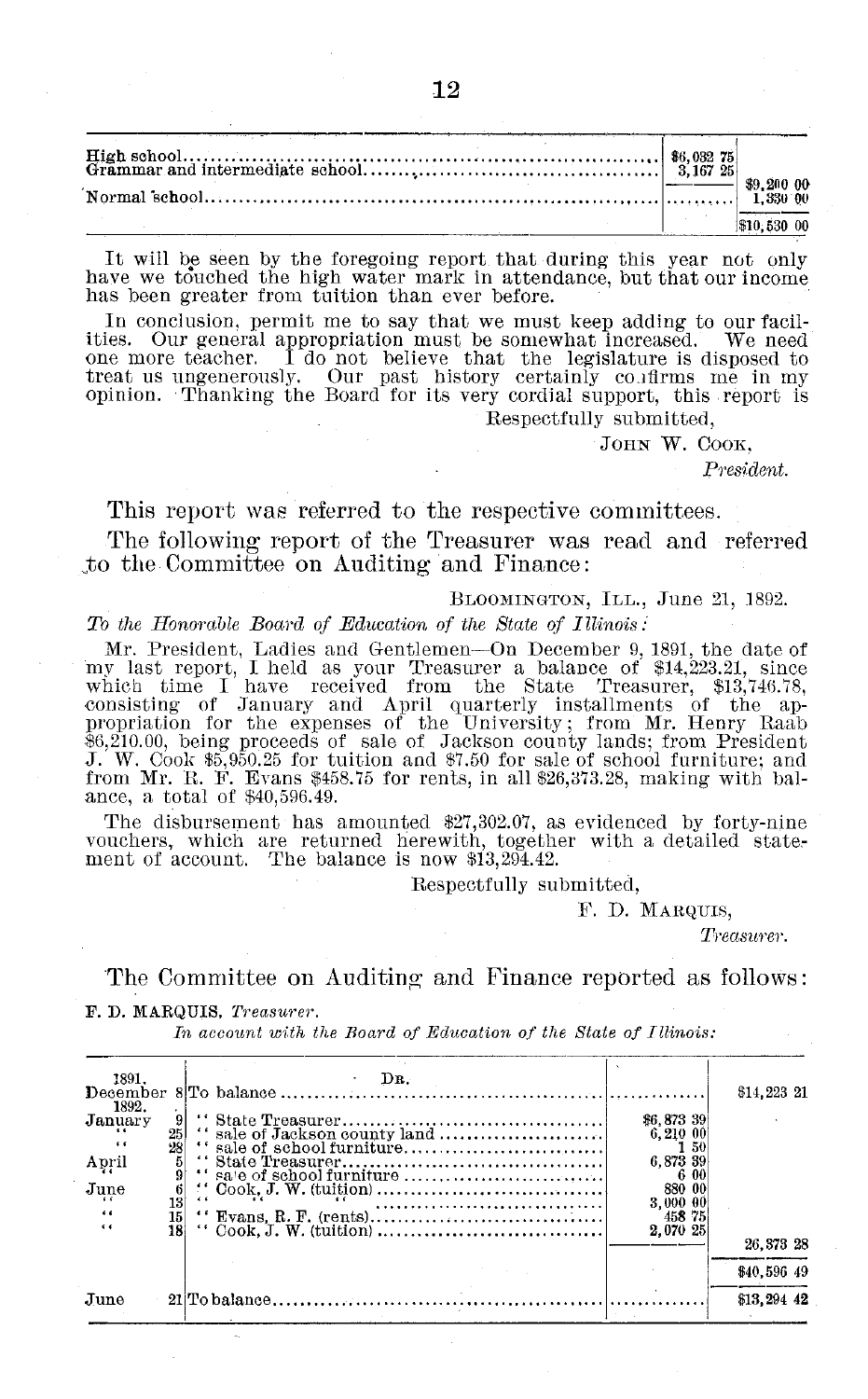| No.  | CR. BY VOUCHERS.                                                                                                                                                                                                                                                                                                                                                                                                                                                                                |                      |             |  |
|------|-------------------------------------------------------------------------------------------------------------------------------------------------------------------------------------------------------------------------------------------------------------------------------------------------------------------------------------------------------------------------------------------------------------------------------------------------------------------------------------------------|----------------------|-------------|--|
|      |                                                                                                                                                                                                                                                                                                                                                                                                                                                                                                 |                      |             |  |
|      |                                                                                                                                                                                                                                                                                                                                                                                                                                                                                                 |                      |             |  |
|      |                                                                                                                                                                                                                                                                                                                                                                                                                                                                                                 |                      |             |  |
|      |                                                                                                                                                                                                                                                                                                                                                                                                                                                                                                 |                      |             |  |
|      |                                                                                                                                                                                                                                                                                                                                                                                                                                                                                                 |                      |             |  |
|      |                                                                                                                                                                                                                                                                                                                                                                                                                                                                                                 |                      |             |  |
|      |                                                                                                                                                                                                                                                                                                                                                                                                                                                                                                 |                      |             |  |
|      |                                                                                                                                                                                                                                                                                                                                                                                                                                                                                                 |                      |             |  |
|      |                                                                                                                                                                                                                                                                                                                                                                                                                                                                                                 |                      |             |  |
|      |                                                                                                                                                                                                                                                                                                                                                                                                                                                                                                 |                      |             |  |
|      |                                                                                                                                                                                                                                                                                                                                                                                                                                                                                                 |                      |             |  |
|      |                                                                                                                                                                                                                                                                                                                                                                                                                                                                                                 |                      |             |  |
|      |                                                                                                                                                                                                                                                                                                                                                                                                                                                                                                 |                      |             |  |
|      |                                                                                                                                                                                                                                                                                                                                                                                                                                                                                                 |                      |             |  |
|      |                                                                                                                                                                                                                                                                                                                                                                                                                                                                                                 |                      |             |  |
|      |                                                                                                                                                                                                                                                                                                                                                                                                                                                                                                 | 17 10                |             |  |
|      |                                                                                                                                                                                                                                                                                                                                                                                                                                                                                                 | 64.90                |             |  |
|      |                                                                                                                                                                                                                                                                                                                                                                                                                                                                                                 | 4 10                 |             |  |
|      |                                                                                                                                                                                                                                                                                                                                                                                                                                                                                                 | 10 00                |             |  |
|      |                                                                                                                                                                                                                                                                                                                                                                                                                                                                                                 | 18 15                |             |  |
|      |                                                                                                                                                                                                                                                                                                                                                                                                                                                                                                 | 204 65               |             |  |
|      |                                                                                                                                                                                                                                                                                                                                                                                                                                                                                                 | 76 75                |             |  |
|      |                                                                                                                                                                                                                                                                                                                                                                                                                                                                                                 | 15.00                |             |  |
|      |                                                                                                                                                                                                                                                                                                                                                                                                                                                                                                 | 11 77                |             |  |
|      | ${1864 \text{ Hvarens Bros}} \qquad \qquad {\rm A. H. \& Co.} \qquad \qquad {\rm R865 \text{ Ander Pous}} \qquad \qquad {\rm R866 \text{ Ander Pous}} \qquad \qquad {\rm R867 \text{ Ander Pous}} \qquad \qquad {\rm R867 \text{ Dearl-} each of 1868 \text{ Champion}} \qquad \qquad {\rm R868 \text{ Champion}} \qquad \qquad {\rm R868 \text{ Champion}} \qquad \qquad {\rm R869 \text{ McLean County Cool}\qquad \qquad {\rm R871 \text{ Zimmerman}} \qquad {\rm R871 \text{ Zimmerman}} \$ | - 3-55               |             |  |
|      |                                                                                                                                                                                                                                                                                                                                                                                                                                                                                                 | 120 00               |             |  |
|      |                                                                                                                                                                                                                                                                                                                                                                                                                                                                                                 | 50 00                |             |  |
|      |                                                                                                                                                                                                                                                                                                                                                                                                                                                                                                 | 97.51                |             |  |
|      |                                                                                                                                                                                                                                                                                                                                                                                                                                                                                                 | 19 16                |             |  |
|      |                                                                                                                                                                                                                                                                                                                                                                                                                                                                                                 | 300 00               |             |  |
|      |                                                                                                                                                                                                                                                                                                                                                                                                                                                                                                 | 500 00               |             |  |
| 1880 |                                                                                                                                                                                                                                                                                                                                                                                                                                                                                                 | 200 00               |             |  |
|      |                                                                                                                                                                                                                                                                                                                                                                                                                                                                                                 | 800 00               |             |  |
|      |                                                                                                                                                                                                                                                                                                                                                                                                                                                                                                 | 64 40                |             |  |
|      |                                                                                                                                                                                                                                                                                                                                                                                                                                                                                                 | 3.060 00             |             |  |
|      |                                                                                                                                                                                                                                                                                                                                                                                                                                                                                                 |                      |             |  |
|      |                                                                                                                                                                                                                                                                                                                                                                                                                                                                                                 | 800 00               |             |  |
|      |                                                                                                                                                                                                                                                                                                                                                                                                                                                                                                 | 2.594 06<br>2,204 00 |             |  |
|      |                                                                                                                                                                                                                                                                                                                                                                                                                                                                                                 |                      |             |  |
|      |                                                                                                                                                                                                                                                                                                                                                                                                                                                                                                 | 2.574 85             |             |  |
| 1888 |                                                                                                                                                                                                                                                                                                                                                                                                                                                                                                 | 223 50<br>$-27650$   |             |  |
|      |                                                                                                                                                                                                                                                                                                                                                                                                                                                                                                 |                      |             |  |
|      |                                                                                                                                                                                                                                                                                                                                                                                                                                                                                                 | 339 48<br>2.544 25   |             |  |
|      |                                                                                                                                                                                                                                                                                                                                                                                                                                                                                                 |                      |             |  |
|      |                                                                                                                                                                                                                                                                                                                                                                                                                                                                                                 | 37.50                |             |  |
|      |                                                                                                                                                                                                                                                                                                                                                                                                                                                                                                 | 2,567 89             |             |  |
|      | $1893   \text{Rogers}, \text{R. O}_{21}, \ldots, \text{R. O}_{31}   \text{R. O}_{31}  $                                                                                                                                                                                                                                                                                                                                                                                                         | 31 75                |             |  |
|      |                                                                                                                                                                                                                                                                                                                                                                                                                                                                                                 | 1,797 40             |             |  |
|      |                                                                                                                                                                                                                                                                                                                                                                                                                                                                                                 | - 324 89             |             |  |
|      |                                                                                                                                                                                                                                                                                                                                                                                                                                                                                                 | 2.579 19             |             |  |
|      |                                                                                                                                                                                                                                                                                                                                                                                                                                                                                                 |                      | \$27,302.07 |  |
|      |                                                                                                                                                                                                                                                                                                                                                                                                                                                                                                 |                      | 13, 294 45  |  |
|      |                                                                                                                                                                                                                                                                                                                                                                                                                                                                                                 |                      |             |  |
|      |                                                                                                                                                                                                                                                                                                                                                                                                                                                                                                 |                      | \$40,596 49 |  |
|      |                                                                                                                                                                                                                                                                                                                                                                                                                                                                                                 |                      |             |  |

#### *To the Board of Education, State of Illinois:*

Committee on Auditing and Finance, to whom was referred the account of the Treasurer, begs leave to report that it has examined said account, with accompanying vouchers, from 1 to 96 inclusive, showing a balance on hand of

R. F. EVANS, **J. D.** BENEDICT.

#### *To the Board of Education, State of Illinois:*

Your Committee on Auditing and Finance, to whom was referred the<br>account of the President with the contingent fund, begs leave to report<br>that it has examined said account with accompanying vouchers, 1 to 88<br>inclusive, show placed to the credit of said fund for the ensuing six months.

R. F. EVANS, **J. D.** BENEDICT.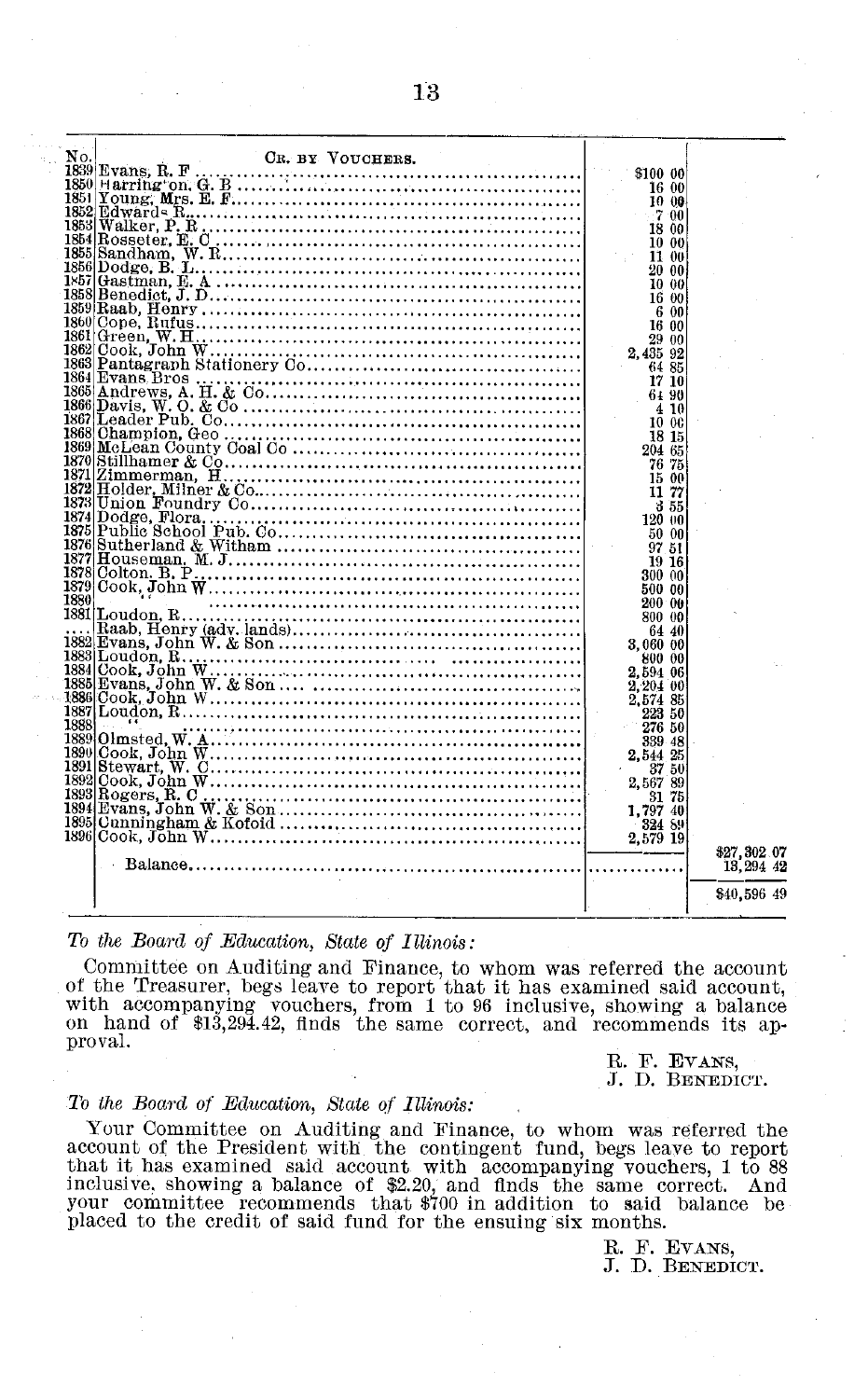#### *To- the Board of Education, State of Illinois:*

Your Committee on Auditing and Finance, to whom was referred the<br>account of the President with the library fund, with 42 accompanying<br>vouchers, and showing a balance of \$39.24, begs leave to report that it<br>has examined the in addition to said balance be placed to the credit of said fund for the ensuing six months.

> .R. F. EVANS, J. D. **BENEDICT.**

#### **CURRENT BILLS.**

*To the Board of Education, State of Illinois:*

Your Committee on Auditing and Finance, to whom was referred the current bills from 1 to 35, inclusive, amounting to \$5,004.92, begs leave to report that it has examined the same, finds them correct and recommends that warrants be drawn on the Treasurer for the respective bills to the persons respectively entitled to the same.

R. F. EVANS,<br>J. D. BENEDICT

#### *To the Board of Education, State of Illinois:*

Your Committee on Auditing and Finance, to whom was referred the account of Prof. B. P. Colton with the natural science fund, showing a balance on hand of 2 cents, begs leave to report that it has examined said account with the accompanying vouchers, numbered 1 to 42 inclusive, and finds the same correct. And it recommends the sum of \$200 be placed to the credit of said fund for the ensuing six months.

R. F. EVANS, **J.** D. BENEDICT.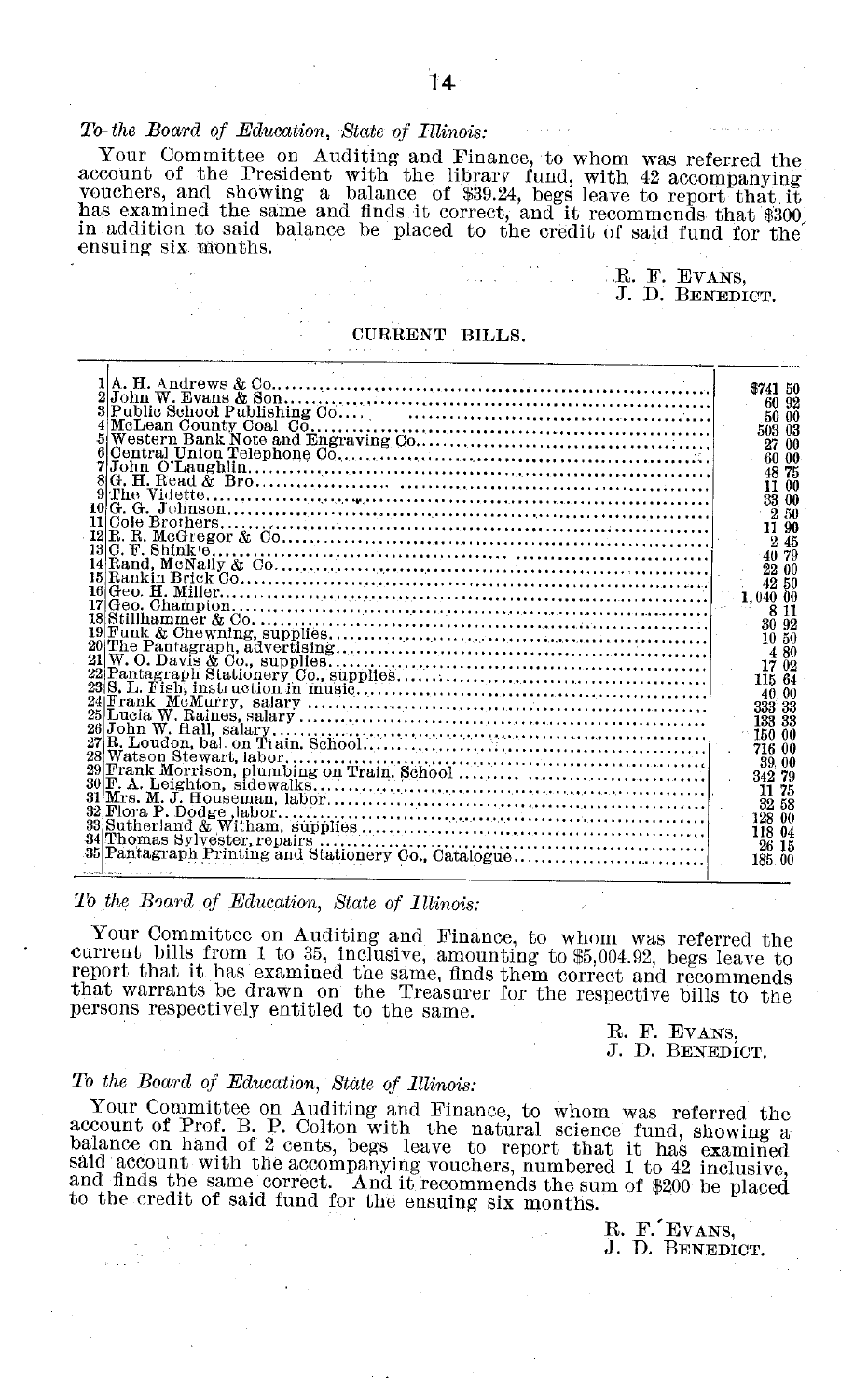#### *To the Board of Education, State of Illinois:*

Your Committee on Auditing and Finance, to whom was referred the account of the President with the assistant's fund with six vouchers showing a balance of nothing on hand, begs leave to report that it has examined the same

R. F. EVANS,<br>J. D. BENEDICT

These reports were adopted and the appropriations of money recommended approved by the following vote: Ayes-Messrs. Green, Gastman, Rosseter, Sandham, Evans, Brady, Walker, Cope, Mozier, Benedict and Raab, and Mrs. Young. Absent-Messrs. Edwards, Dodge and Harrington.

The Committee on Buildings and Grounds reported as follows;

#### *To the Board of Education, State of Illinais:*

Your Committee on Buildings and Grounds, begs leave to report received from rents and same turned over to the Treasurer, \$458.75.

Mr. Houseman's services as engineer will terminate July 1st. Your com- mittee would like to be instructed to employ his successor, on such terms as may be approved by the Board at its next meeting.

Application has been made by the Home Nursery Co. to surrender their present lease on the University farm, and to have issued new leases to the Home Nursery Co. and Augustine Nursery Co., covering the same amount of rental and to terminate at the same time as the old lease. The farm is occu

We recommend that said application be granted.

Respectfully,

R. F. EVANS.

The Committee on Buildings and Grounds was authorized to employ a janitor and engineer, also to issue two leases in the place of the original lease for the balance of time and at the same rate as the old lease.

The Committee on Teachers and Salaries reported as follows:

#### NORMAL, ILL., June 22, 1892.

#### *To the State Board of Education:*

GENTLEMEN-Your Committee on Teachers and Salaries begs leave to report as follows:

We are much pleased with the signs of growth on every hand. The teachers are progressive and original in their methods of instruction.

We recommend that the resignations of Dr. Frank M. McMurry, John W. Hall, Lucia W. Raines, Lizzie Swan and Fannie C. Fell be accepted.

We further recommend that Dr. Charles McMurry be appointed to the position of training teacher in.Primary: Department, to succeed Dr. Frank M. McMurry, with a salary of \$2,000.

That S. F. Parsons be appointed principal of Grammar School, to suc- ceed John W. Hall, with a salary of \$1,000.

That Miss Eya Wilkins be appointed to assistant in Geography and History for the year- 1892-93, to succeed Miss- Lizzie Swan, with a salary of \$800.

That Mr. E. W. Covins be appointed teacher in penmanship and orthography with a salary of \$50 per month.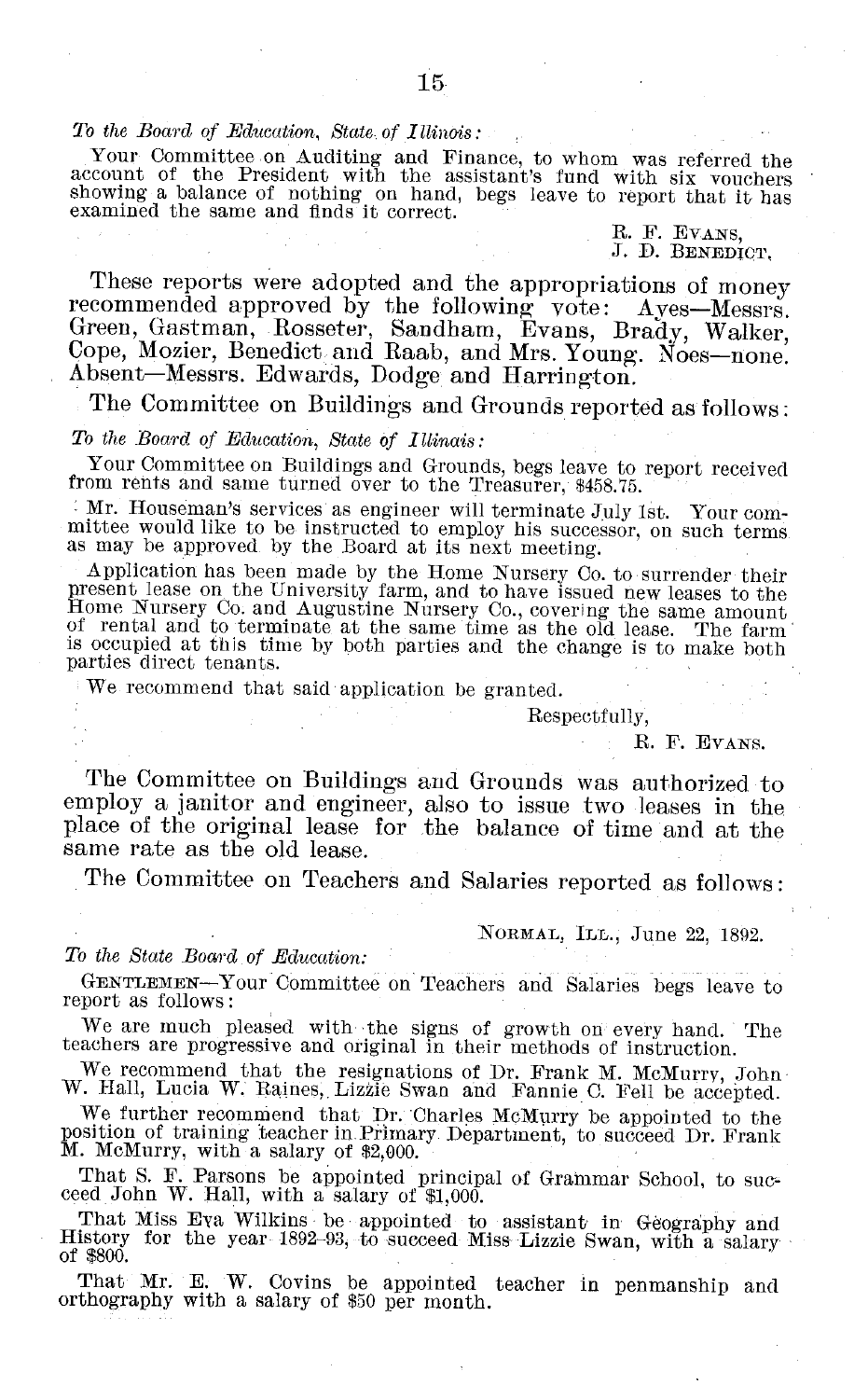We recommend an increase in salaries, as follows:

Mrs. Lida P. McMurry, assistant training teacher, from \$700 to \$800<br>Miss Ange V. Milner, librarian, from \$500 to \$600.<br>Mr. A. O. Norton, teacher of physics, from \$800 to \$900.<br>Mr. Jacob A. Eqhrer, assistant in High School,

We are not prepared to name persons to be appointed to the other positions made vacant and ask that the matter be left with your committee with power to act.

> P. R. WALKER, W. R. SANDHAM, E. C. **ROSSETER.**

This report was adopted and the recommendations confirmed by the following vote: Ayes-Messrs. Green, Gastman, Rosseter, Sandham. Evans, Brady) Walker, Cope, Mozier, Benedict and Raab, and Mrs. Young. Noes-none. Absent-Messrs. Edwards, Dodge and Harrington.

The following report of the special committee, directed by the Board to sell the Jackson Co. lands, was read and approved: *To the Board of Education of the State of Illinois:*

LADIES AND GENTLEMEN: Pursuant to your resolution passed December 9, 1891, your special committee proceeded to sell "any and all real estate belonging to this Board, or in which this Board may have any interest located in Jackson county, Illinois," and advertised the sale thereof in the "St. Louis Republic," "St. Louis Globe Democrat," the "Carbondale Free Press" and the "Murphysboro Independent," to take place at Murphysboro, January 23, 1892.

Meanwhile search was made for the original deed to these lands and inquiry made of all presidents and *ex officio* secretaries of the Board, as well as of any resident members who had acted as the Board's agents, but in vain; the original deed could not be found. On this account the rec- ords of Jackson county were our only guide in showing to what lands the Board had title. By substituting the word "of" for the word "and" the recorder of Jackson county made the lands in the possession of the Board 280 acres less than was stated in the Board's list of lands. Of the six bids handed to your committee, the one of Joseph C. Glenn offering five dollars and fifteen cents (\$5.15) per acre for all the lands, was decidedly the best, and your committee sold the lands to Joseph C. Glenn on this condition, executing deed to him in the name of the Board. (The original bids are made part of, and accompany this report.)

Following is the statement of receipts and expenditures as well as bal- ance paid to the Treasurer of the Board:

| Dr.                                                                                                                                                                                                                                                                                                                                                                                                                                                                                                                                                                                                 |                                                         |            |
|-----------------------------------------------------------------------------------------------------------------------------------------------------------------------------------------------------------------------------------------------------------------------------------------------------------------------------------------------------------------------------------------------------------------------------------------------------------------------------------------------------------------------------------------------------------------------------------------------------|---------------------------------------------------------|------------|
|                                                                                                                                                                                                                                                                                                                                                                                                                                                                                                                                                                                                     |                                                         | \$6,283 00 |
| Cr.                                                                                                                                                                                                                                                                                                                                                                                                                                                                                                                                                                                                 |                                                         |            |
| ${\small \begin{tabular}{ll} \bf{Adverjising, St. Lquis Republic} \end{tabular}} {\small \begin{tabular}{ll} \bf{Adverjising, St. Lquis Republic} \end{tabular}} {\small \begin{tabular}{ll} \bf{Carbondale Free Press} \end{tabular}} {\small \begin{tabular}{ll} \bf{Carbondale Prevers} \end{tabular}} {\small \begin{tabular}{ll} \bf{Carbondale Pre} \end{tabular}} {\small \begin{tabular}{ll} \bf{Travelling} \end{tabular}} {\small \begin{tabular}{ll} \bf{Traveling} \end{tabular}} {\small \begin{tabular}{ll} \bf{Traveling} \end{tabular}} {\small \begin{tabular}{ll} \bf{Carbonase}$ | \$50 40<br>14 00<br>17 50<br>18 00<br>18 00<br>14<br>15 |            |
|                                                                                                                                                                                                                                                                                                                                                                                                                                                                                                                                                                                                     | 35                                                      | \$147 25   |
|                                                                                                                                                                                                                                                                                                                                                                                                                                                                                                                                                                                                     |                                                         | \$6,135 75 |

All of which is respectfully submitted,

WILLIAM H. GREEN, HENRY RAAB, *Committee.*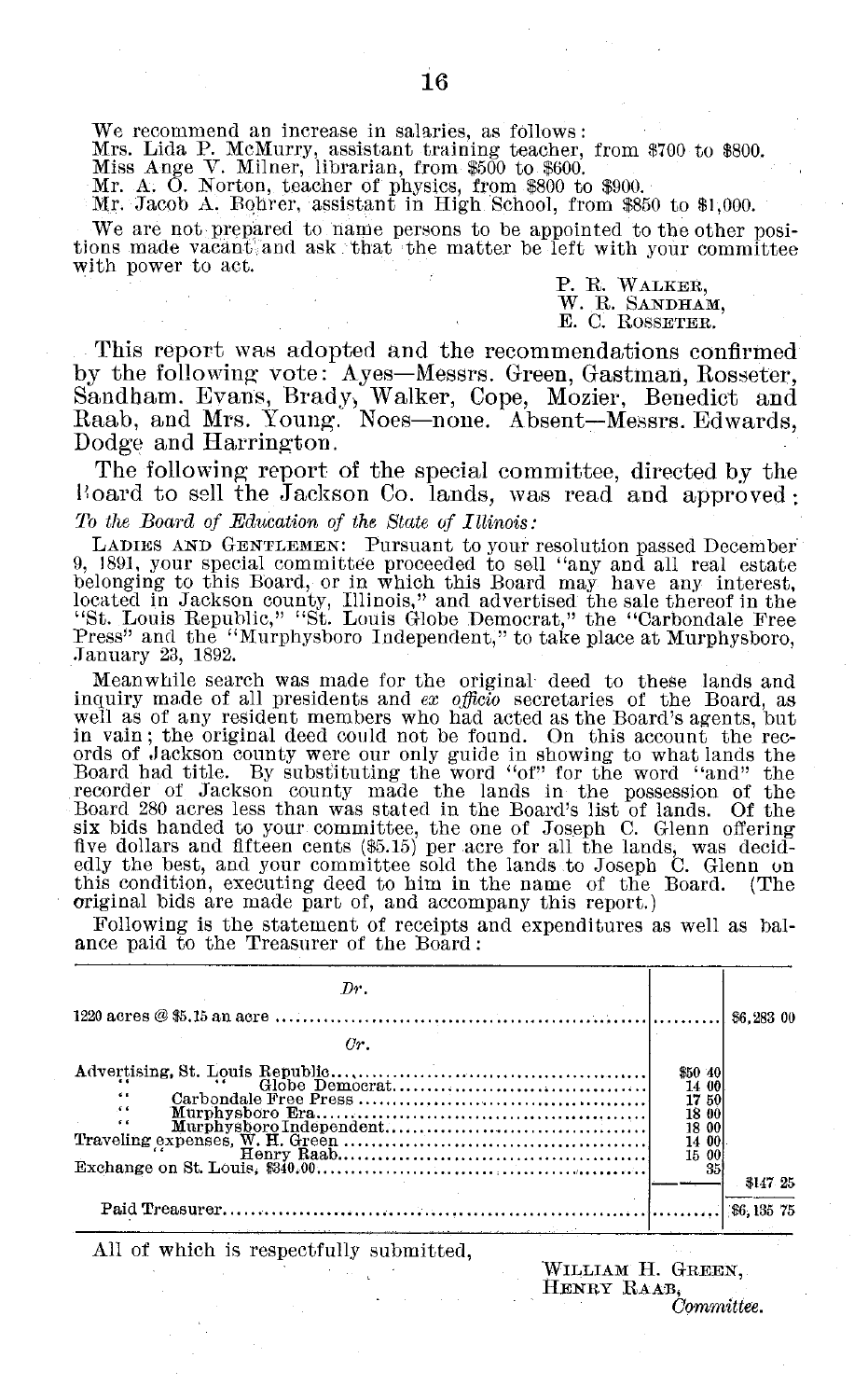The resident member reported concerning the Board's title to certain lots in Bloomington and was given further time to make a final report.

**On** motion of Mr. Raab, the resident member was instructed to redeem some lots from special assessments.

The following report of the Buildings and Grounds Committee was adopted and the said committee instructed to have this work done in the manner recommended:

Your Committee on Buildings and Grounds ask authority to make such repairs during the summer vacation as are found necessary, paying for same from moneys received from recent sale of lands.

> R. F. EVANS, E. A. GASTMAN, *Committee.*

Mr. Brady offered the following resolution and moved its adoption:

The Committee on Buildings and Grounds is hereby authorized to effect such change in the construction of the various stairways in the old and new buildings as will make the tread in each stairway less than six inches in height; and said committee is hereby authorized to expend for such work so much money as in the judgment of said committee shall be absolutely necessary therefor.

And the motion prevailed.

On motion of Mr. Sandham, the President and Secretary of the Board were directed to draw orders on the Auditor of Public Accounts for the first and second quarterly installments of the appropriation for the ordinary expenses of the University for the coming year, as they become due and payable, and the Treasurer of the Board is authorized to receive and receipt for the same.

Mr. Rosseter submitted a list of the graduates of the University, and thereupon it was ordered that said list be forwarded to the State Superintendent with the request that he issue State certificates valid for five years to these persons.

#### NAMES OF PERSONS RECOMMENDED FOR GRADUATION AND FOR THE FIVE YEAR CERTIFICATE.

Ella Maud Andrews,<br>Ruth Cunard Baller,<br>Alma Boyer,<br>Caroline Maria Butterfield<br>Florence Jane Clark,<br>Ellen Ruth Connett,<br>Lydia Belle Cooke,<br>Etta Fordvce,<br>Belinda Ellen Garrison,<br>Belinda Ellen Garrison, Hattie Jencks Gaston, Cora Laign, Katherine Ellen McGorray, Mary Elizabeth Maginnis, Mary Neff, Jessie Peasley, Phebe R. Vail, Minnie Whitham, James Eli Ament,

 $-2$ 

Frank Grant Blair,<br>Edwin Lincoln Boyer,<br>Rupert Olin Butterfield<br>Elmer Warren Cavins,<br>Cary Colburn, Lewis William Colwell,<br>Stephen Arnold Douglas Faris William Cornelson Fulton,<br>George Charles Griffiths,<br>Luther Augustus Hatch,<br>Charles Christian Herren,<br>Morris Elvin Killam,<br>Mack Matthias Lane,<br>John Bowne Moulton, Swen Frank Parson, Royal Woodson Saunders, William James Sutherlan",<br>Benjamin Franklin Vaughn,<br>Charles Fremont Watt.